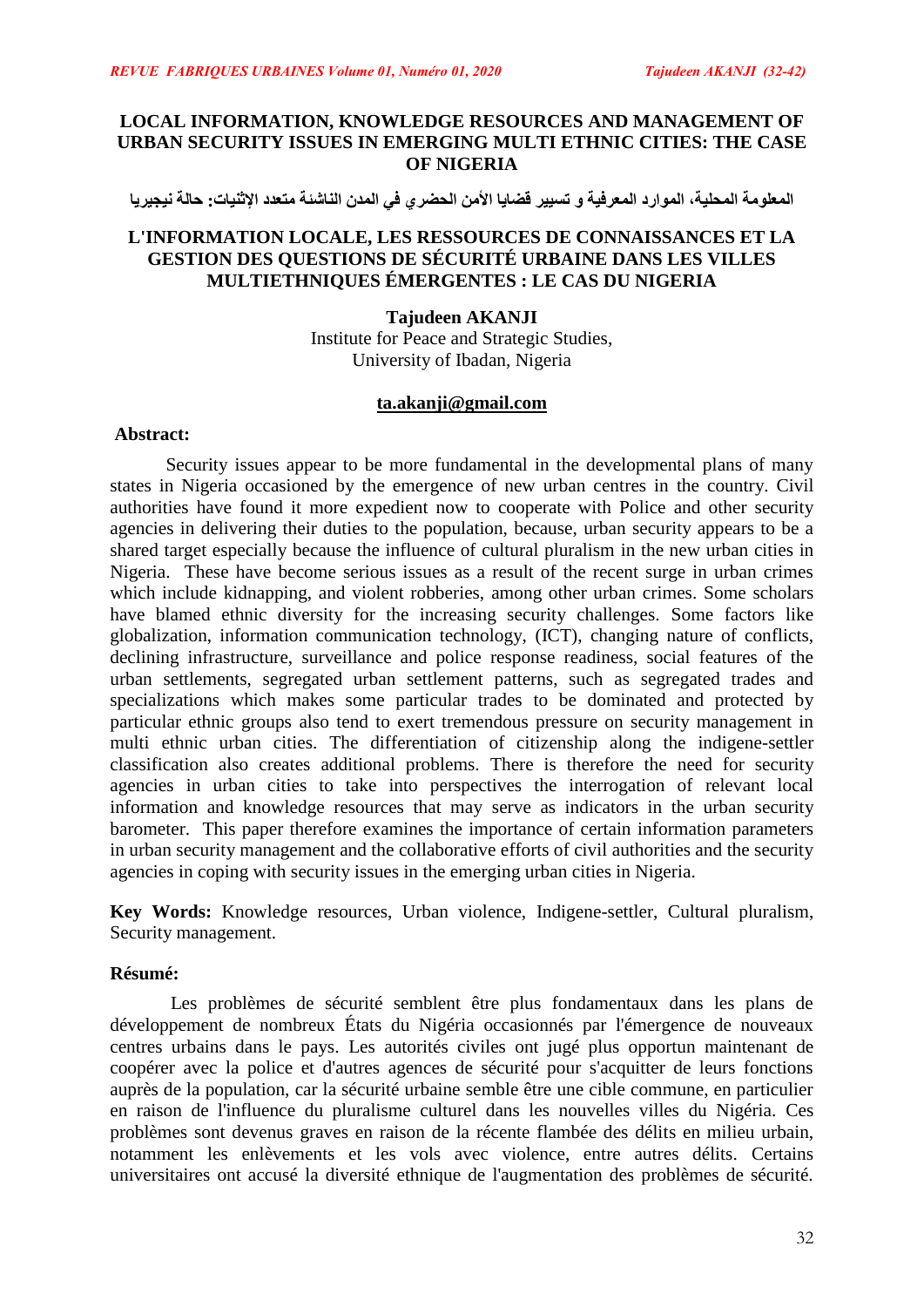Certains facteurs tels que la mondialisation, les technologies de l'information et de la communication (TIC), la nature changeante des conflits, le déclin des infrastructures, la surveillance et l'état de préparation de la police, les caractéristiques sociales des établissements urbains, les modes d'installation urbaine ségrégués, tels que les métiers séparés et les spécialisations qui rendent certains métiers particuliers dominés et protégés par des groupes ethniques particuliers ont également tendance à exercer une pression énorme sur la gestion de la sécurité dans les villes multi-ethniques. La différenciation de la citoyenneté selon la classification des colons indigènes crée également des problèmes supplémentaires. Il est donc nécessaire que les agences de sécurité dans les villes prennent en compte l'interrogation des informations locales pertinentes et des ressources de connaissances qui peuvent servir d'indicateurs dans le baromètre de la sécurité urbaine. Cet article examine donc l'importance de certains paramètres d'information dans la gestion de la sécurité urbaine et les efforts de collaboration des autorités civiles et des agences de sécurité pour faire face aux problèmes de sécurité dans les villes émergentes du Nigéria.

**Mots clés**: Ressources de connaissances, violence urbaine, colonisation indigene, pluralisme culturel, gestion de la sécurité.

### **INTRODUCTION**

Current discussions on urban security management have therefore, given growing importance to the role of local information and knowledge resources, circulation and utilization. The discussions are set against the background of global urbanization, discussions on the extent to which cities draw on knowledge resources and contribute to security architecture, as well as other multi-ethnic issues. In the main time, debates deal with the issues surrounding local information sources and knowledge resources in tackling the various city problems (Campbell, 2016). As urbanization process is getting more concentrated in the cities at the expense of rural areas, greater attention to changing knowledge resources and local information is needed for security management (Waller, 2006). However, numerous processes are currently transforming knowledge resources and management: the expansion of information and communication technology infrastructure (ICT), the spatialization of information through the use of geo-technologies (geographic information systems, real-time monitoring with GPS), and interfaces with local citizens through open-access platforms (Baud, Pfeffer, Sydenstricker and Stoter, 2011).

The world's population is rapidly increasing, and the global population has now reached 7.8 billion as of October 2019 (www.worldometers.info). To a certain extent, the population increase has been promoting the unprecedented development of urbanization process globally since the 21st century. As predicted by the United Nations, the proportion of the world urban population will definitely have a larger growth by 2025 as urbanization has become an important trend. The city size is an important problem in research of urbanization rate and analysis of city security problems in many states of the world. Urbanization worldwide has reached more than half of the world's population and has become one of the first structural aspects that influence cities and their security. Since this trend will increase, criminality will be mainly urban and increasingly polymorphous, complex and difficult to contain through the spontaneous social control which characterizes rural areas and small towns (Beijing Statistical Year Book, 2011).

Urban security, known to be the absence of a serious threat with regards to criminality and the subjective perception of protection, today has main dependence on various structural and local factors (Adorno, 1997). In addition, the rise of megalopolises, comprising more than 10 million inhabitants, as centres of power have a sphere of influence that span over various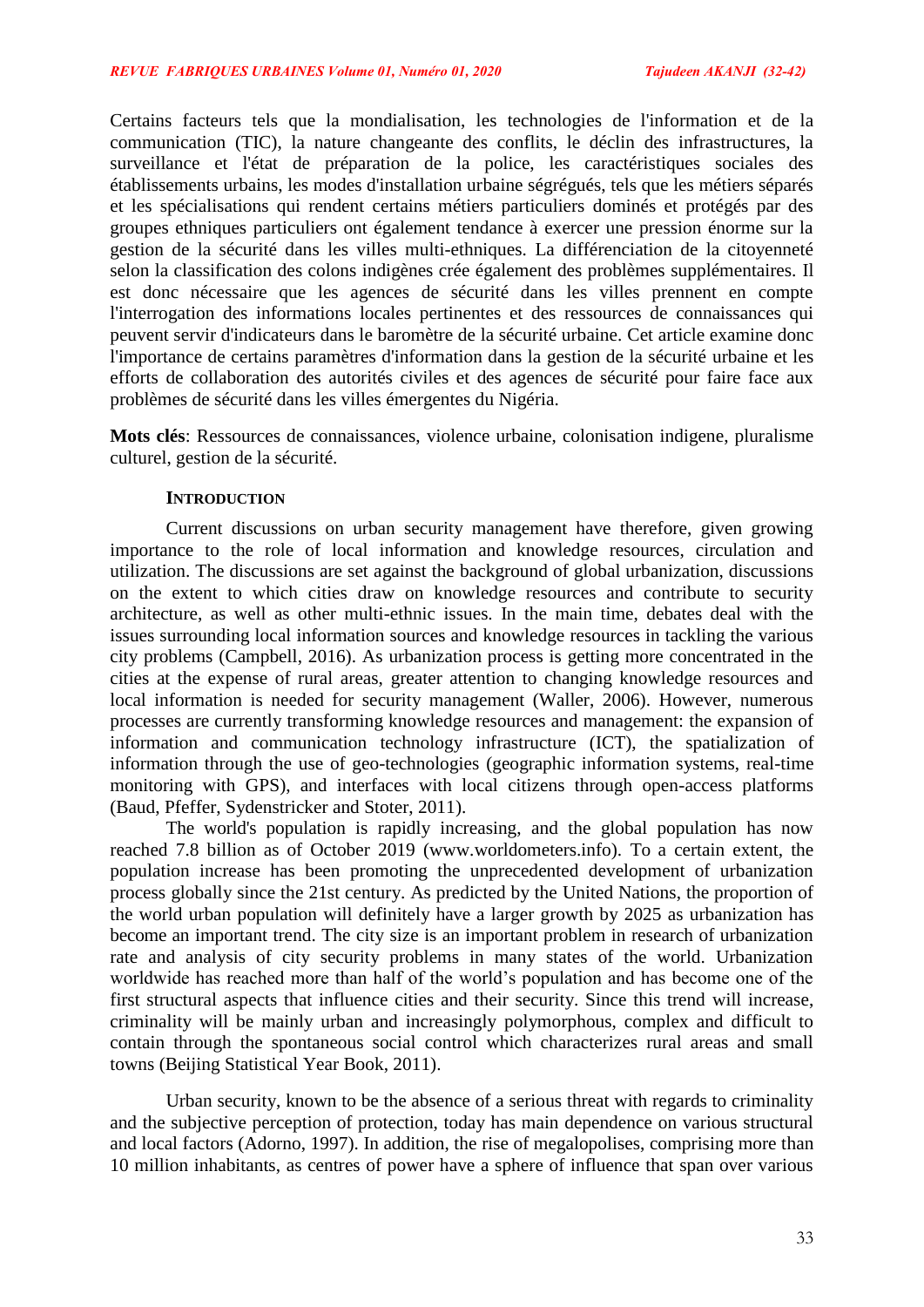cities; therefore, delinquency will become even more complex for the interaction among cities. This has an impact on certain forms of criminality, such as organized crime, kidnapping and human trafficking. As urbanization grows, the cities become globalized and crime increases in complexity. This evolution forces us to reinvent the co-production of security in new contexts, with the participation of both state and local actors such as civil society (Findlay, 1999). In the same vein, the security concerns and issues have actually grown to be more fundamental in the developmental plans of many states in Nigeria triggered by the emergence of urban centres in the country. These have become serious issues as a result of the recent surge in urban crimes which include kidnapping, terrorism, killing for rituals and violent robberies, among others.

However, the base number of urban population is large and the population density is high in some Nigerian cities, which obviously increases the population influenced by some disasters, and the consequences are also significantly aggravated. On the other hand, the problems in public safety, resource use and public service brought about by population issues also become the important factors affecting urban healthy operation (Davies, 2006). In the same vein, the type of urban growth that has taken place in Nigeria implies an uncontrollable sprawl that leads to fragmented city lives with low levels of social cohesion, with unequal access to social and urban services, and with heterogeneous values and processes of socialization among youth and citizenry at large. In addition, the migratory process entails the coexistence of diverse cultures within cities like Lagos, Port Harcourt, Abuja, Zaria, Kaduna, Ibadan among others, highlights the challenge of managing these differences and the conflicts they provoke (Abiodun, Onafowora, and Nwannenaya, 2018).

Consequently, the various forms of criminality vary by urban areas, reaching in some cases to lawless neighbourhoods as occasioned by globalization, information communication technology,(ICT), changing nature of conflicts, declining infrastructure, surveillance and police response readiness, social features of the urban settlements, differentiation of citizenship (indigene-settler dichotomy), and segregated urban settlement patterns (Giezen, 2012). As we can observe, terrorist tendencies and the radicalization of young people are also increasingly urban-centred today. Many of those who commit terrorist acts are being radicalized in their local urban communities; the concentration of populations in urban areas also makes cities attractive targets for terrorist attacks. Together, these developments and trends demonstrate why we need to make it a priority to engage more systematically and effectively for urban safety with particular attention to the systems of urban planning, legislation, governance and the socio-economy of urban centres. This engagement needs to be delivered at the level of neighbourhoods with people at the centre of land, housing, infrastructure and basic service provision (Muggah, 2016). These elements tend to exert tremendous pressure on security management in urban multi-ethnic cities in the country.

### **I. CONCEPTUAL FRAMEWORKS**

#### **1. Urban area**

Before security can be discussed in an *urban* context, it is therefore necessary to establish a common understanding of some concepts. The word "urban" must first be defined. According to Chandan (2015), urban areas refer to places with a high population density. Chandan (2015) submits that there are criteria used to various countries to decide in determining a place as urban and they include: population size, population density, type of economic activity, physical characteristics, level of infrastructure, or combination of all these criteria. Uchida and Nelson (2017) argue that nations in the world use population thresholds as a means of identifying settlements as urban; while the most population thresholds used are 2000 inhabitants; 5000 inhabitants. However, Germany used the lowest density threshold of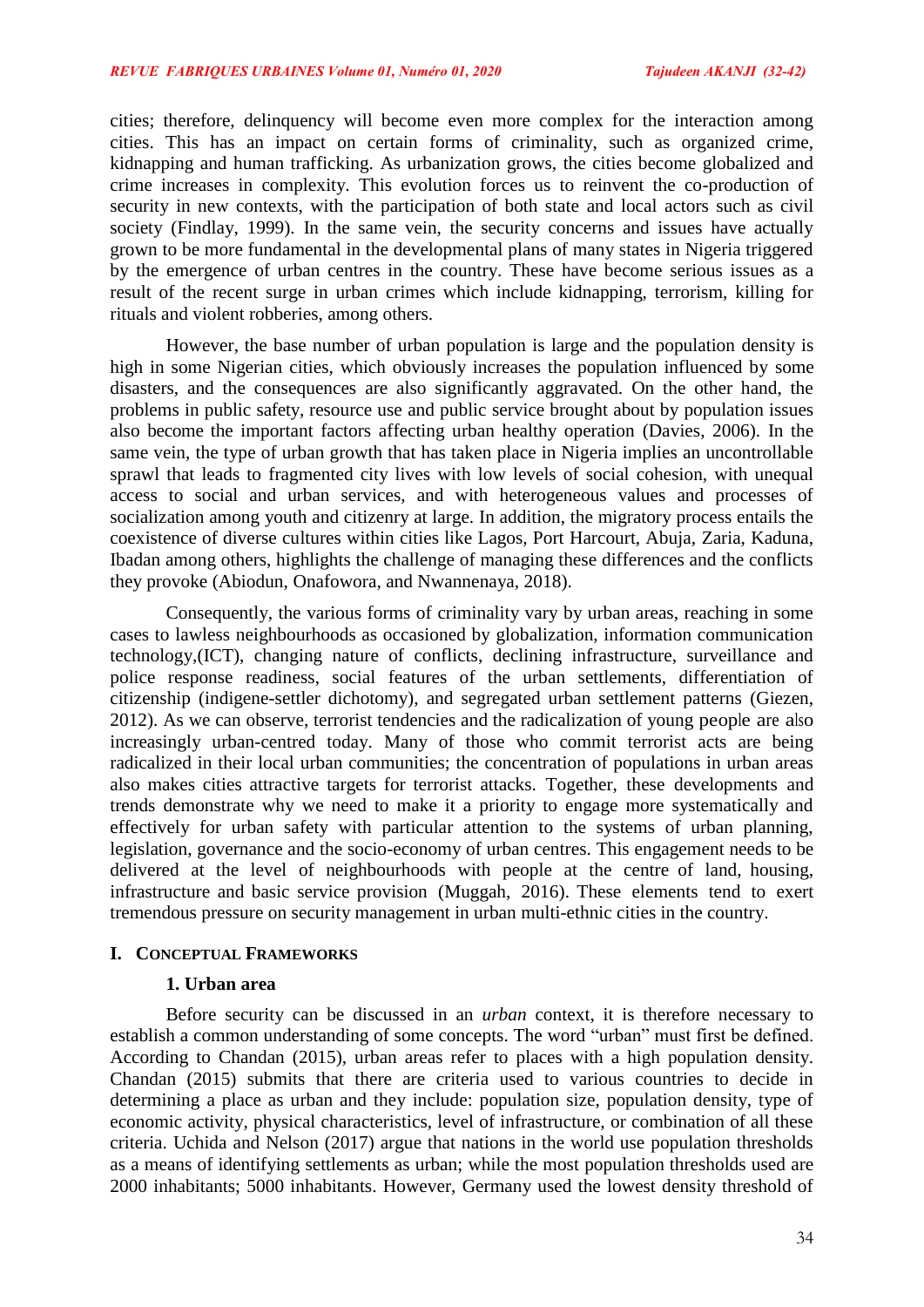150 persons per sq.km while China and Seychelles went with 1500 inhabitants. In the same vein, the World Bank's Development Report, 2009 agreed by identifying all settlements above a certain minimum population size and population density that are within a certain travel time by road as urban area. In what looks contrary to the above submission, Chimitz, Uriel, and Williams (2017) concluded that an urban area or city is defined as soon as it is made up of 50,000 to 100,000 inhabitants depending on the country's size. Generally, urban area is known to be a large town or a populous place.

# **2. Concept of urban security**

Urban security is defined as a way of identifying and remediating the threats and vulnerabilities from a people- centred vs a state-centric perspective in a society (Chandan, 2015). In addition to addressing the prevention of crime and violence, urban security also means the enhancement of individual rights including the physical, social and psychological integrity of a person. As such, urban security is a complementary concept to crime prevention, as it starts from the observation that inadequate urban development, local governance; social and territorial exclusion patterns instigate crime and violence. In this perspective, urban security employs a participatory process in addressing the risk factors, and above all, protection factors of insecurity in urban cities, creating the conditions for more sustainable, inclusive, cohesive and habitable cities. At issue too are chronic vulnerabilities for city dwellers arising from basic needs (including food, shelter, and health); contextual vulnerabilities created via social, economic and political processes; and the ones generated by disasters, whether natural or man-made (UN- Habitat , 2015). While the report touches on chronic and extreme vulnerabilities, the main focus is on contextual threats to people in cities, especially those involving violence andcrime.

As urban areas have become increasingly larger and more densely populated with poorly planned urbanization trends, armed conflicts are increasingly being fought in cities. This brings with it not only the direct effects of displacement, injury and death, but also cumulative and long-term impacts on essential services, with consequences for people's health, education, livelihoods and dignity (International Committee of Red Cross, 2016). Terrorism and radicalization of young people are also increasingly urbancentred today. Many of those who commit terrorist acts are being radicalized in their local urban communities; the concentration of populations in urban areas also makes cities attractive targets for terrorist attacks. Together, these developments and trends demonstrate why we need to make it a priority to engage more systematically and effectively for urban safety with particular attention to the systems of urban planning, legislation, governance and the socio-economy of urban centres (Widnier and Pavesi, 2016).

### **3. Concept of Local Information (LI)**

Local information (LI) has given birth to various participatory tools that have come to the aid of urban safety and security with notable developments in our cities. The concept of local information (LI) where methods to gather information by, about and with local people has been in use since the year 1970s, over five (5) decades now is still burning like fire in urban security management nowadays (Masson, 2016). Local information-gathering for urban security management is organized as town hall meetings and focus group discussions; it can also involve safety walks and other interactive sessions, and on- the-ground methods from participatory tool-kits (Social Development Direct, 2013). Using this strategy of security management in urban cities can be better understood as a necessary step towards finding workable solutions to all sorts of security issues in urban cities.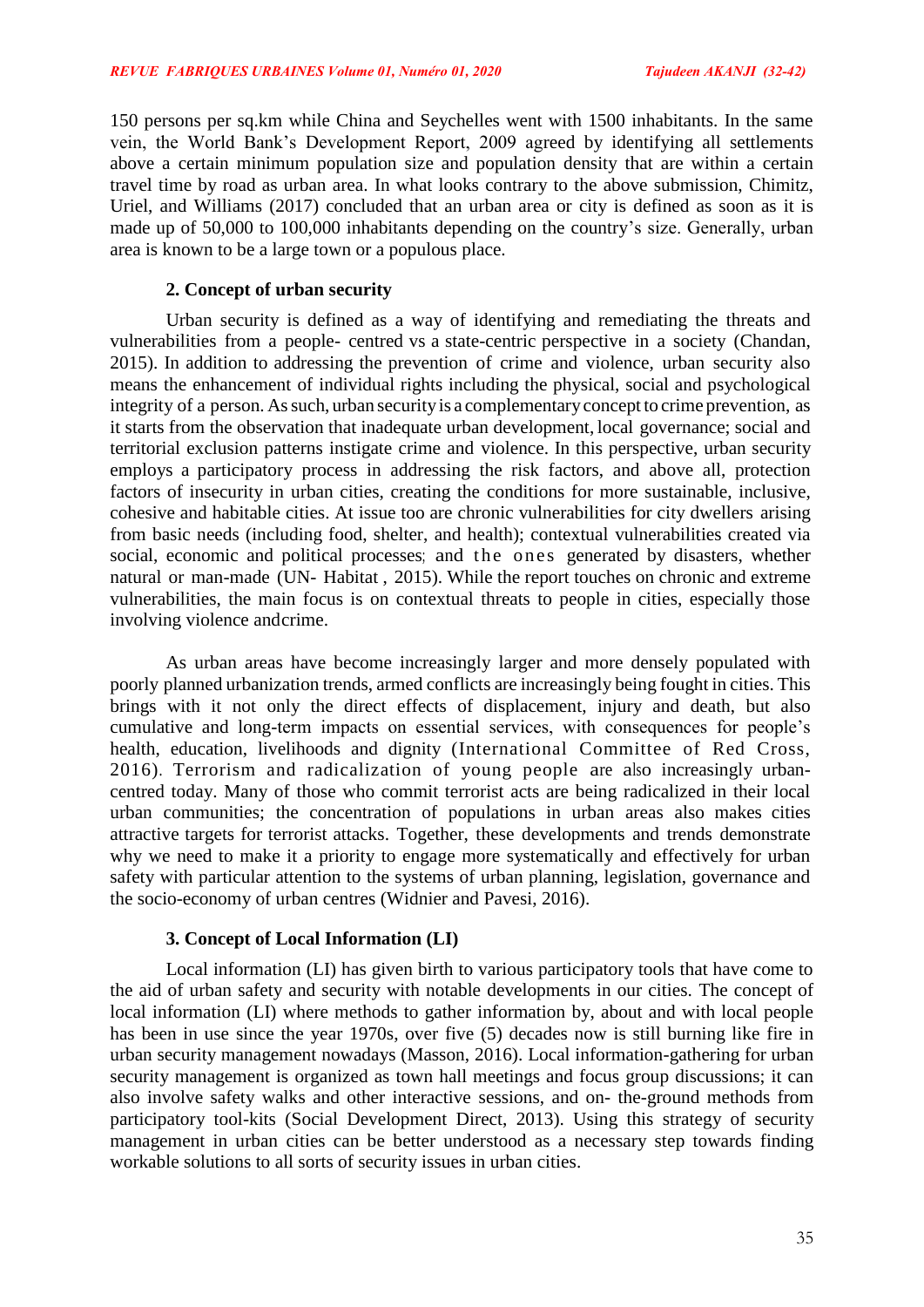Local information (LI) also involves all-encompassing information-gathering strategies, lending voices to communities in the creation of urban safety and security initiatives. That is the reason Skogan (2009) elaborated that another virile step in urban security management in a state is to ensure involvement civil society leaders and groups in anti-violence interventions. This effort has achieved measurable reductions in urban violence in all ramifications. This is much more effective in the Chinese urban cities and other Europeans cities. Local information (LI) also means as a way of localizing data in the contexts of interest for urban safety and security management. Information can be hard to be gathered should there are no systems in place to collect it. Therefore, information is power, and local interest groups know this and will often seek to shape the data collected to promote their security, and socio-economic interests in the society (Georgiadou and Stoter, 2010).

### **4. Concept of knowledge resources (KR)**

A knowledge resource (KR) is a means of addressing urban security through the establishment of institutionalized knowledge networks, or observatories, to share responsibilities for monitoring local contexts (Baud and De Wit, 2011). The observatories are nowadays existing at the global, regional, national, and city levels. Knowledge resources (KR) include data aggregators, making qualitative and quantitative data and studies on different aspects of societal phenomenon available. KR has adequately been helpful in exposing all forms of urban security threats and tackling easier in advanced nations of the US, UK, China, France and others (Kania and Kremer, 2011). The overwhelming conclusion is that effective urban security interventions require a wholly-localized understanding of how individuals, households, local groups and communities become active players in the prevention of urban violence, and how violence dynamics work in a particular area. Security interventions that draw on local data and knowledge resources (KR) have a higher chance of effectiveness than those which operate outside the paradigm (Wennmann and Ganson 2016).

### **II. METHODOLOGY**

The study is ex-post facto research, relying on the data readily documented overtime. The study area is in Nigerian cities, this is due to the fact that one security issue in any part of the country will definitely have consequences on the other. It is entirely a qualitative study. Secondary materials such as journals, books, unpublished papers, official documents of the governments and newspapers were used. In the course of the research, the researcher consulted the main libraries of the Universities of Ibadan and that of the University College, London library, United Kingdom respectively.

#### **1. Overview of security threats and triggers in multi-ethnic cities in Nigeria**

Considering human security as a public good is useful in providing a common perspective for asserting the need for governments to take responsibility for urban safety and security. The violence, security of tenure and disasters; each has specific impacts on individuals and households. Meanwhile, factors like globalization, information communication technology, (ICT), changing nature of conflicts, declining infrastructure, surveillance and police response readiness, social features of the urban settlements, segregated urban settlement patterns have given room to escalation of the various security threats in multiethnic cities in Nigeria in recent times. Uchida and Nelson, (2017) highlighted some of the urban security threats to include;

#### *Burglary*

Burglary is known as a crime of either entering a building as a trespasser with the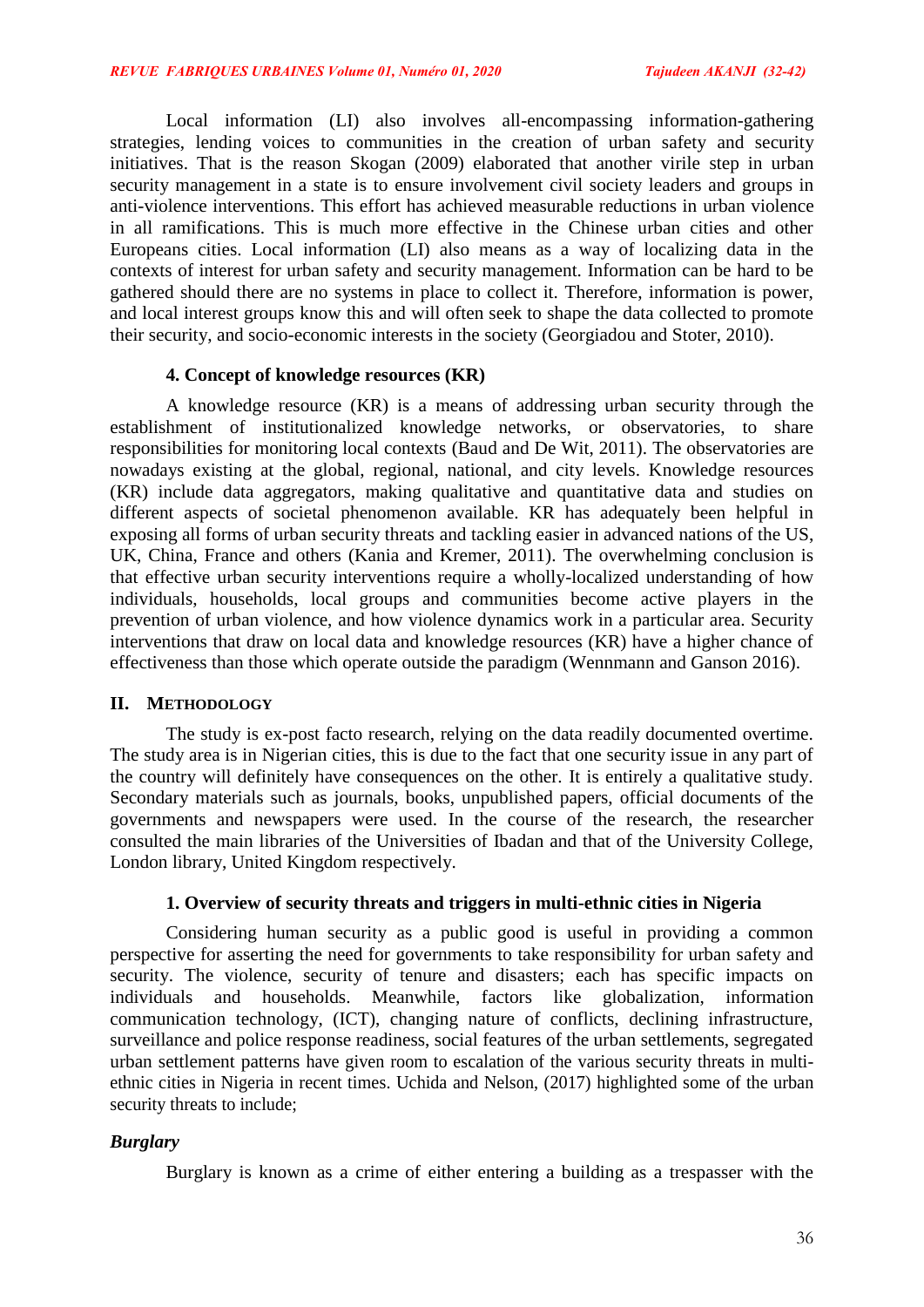intention of committing theft, rape, grievous bodily harm, or damage, or, having entered as a trespasser, of committing one or more of these offences. It also means illegal entry of a building with an intent to commit a crime especially theft and this problem is common in Nigerian cities of Lagos, Ibadan, Abuja, Port Harcourt among others.

# *Gentrification*

This refers to a process in which rich residents moving to an area and some changes take place due to the influx of wealth. As wealthier inhabitants move into an area that is already populated with lower-income residents, the neighbourhood beginsto change as well. Often thiswill spark an urban renewal process, which cleans up the town, but often leads to an increase in rent, taxes, and other items. Sometimes this change means that the previous residents can no longer afford to live in that neighbourhood, posing a security threat.

### *Hate crime*

In some urban cities in Nigeria, there is violence of intolerance and bigotry, intended to hurt and intimidate others because of their race, ethnicity, national origin, religious, sexual orientation, or disability. However, any of the various crimes(as assault or defacement of property) when motivated by hostility to the victim as a member of a group (as one based on colour, creed, gender, or sexual orientation poses security threat to humanity and the society.

# *Theft and armed robbery*

Nearly in all the various multi-ethnic cities in the country, there exists the crime of using, or threatening to use, force to steal. This also means stealing of property from a person by using orthreatening to use force. Armed robberies are observed in our various cities on daily basis; the gang of robbers is seen attacking some financial banks and other places, killing the innocent ones in order to cart away some loots. There have been various cases of theft and armed robbery at Guaranty Trust Bank, Ogba, Lagos in 2017 where over N75milion was carted away and human lives wasted; Wema Bank robbery in Akure in 2018 and the failed robbery at First Bank, Mpape, Abuja in December, 2019 respectively (Odunsi, 2019).

### *Indigene-settler unrest*

This refers to disagreements or fighting between different groups of people in a state. The threat has even grown to become a trend in some Nigerian cities. It is a state of dissatisfaction, disturbance, and agitation, typically involving public demonstrations or disorder (Odunsi, 2019). This recently led to a disturbed or uneasy state between Hausas and Yoruba settlers in Mile 2 and Alaba Market in Lagos State in 2017.

### *Tenure insecurity and forced eviction*

The second threat to urban safety and security that this paper examines is the growing worldwide problem of insecure tenure of the urban poor and the threat of forced eviction from public and private land, which they occupy with or without legal permission. More recently, freedom from forced eviction has become recognized as a fundamental human right within human rights law. For example, a landowner who has, in the past, authorized tenants to settle on his land now wants to develop it or to sell it to a developer. He refuses to collect rent and asks the occupants to move out. This is one of serious threats bedeviling security in Nigerian multi-ethnic cities, Lagos, Abuja, Kano, Port Harcourt, Ibadan and others.

### *Violence against women*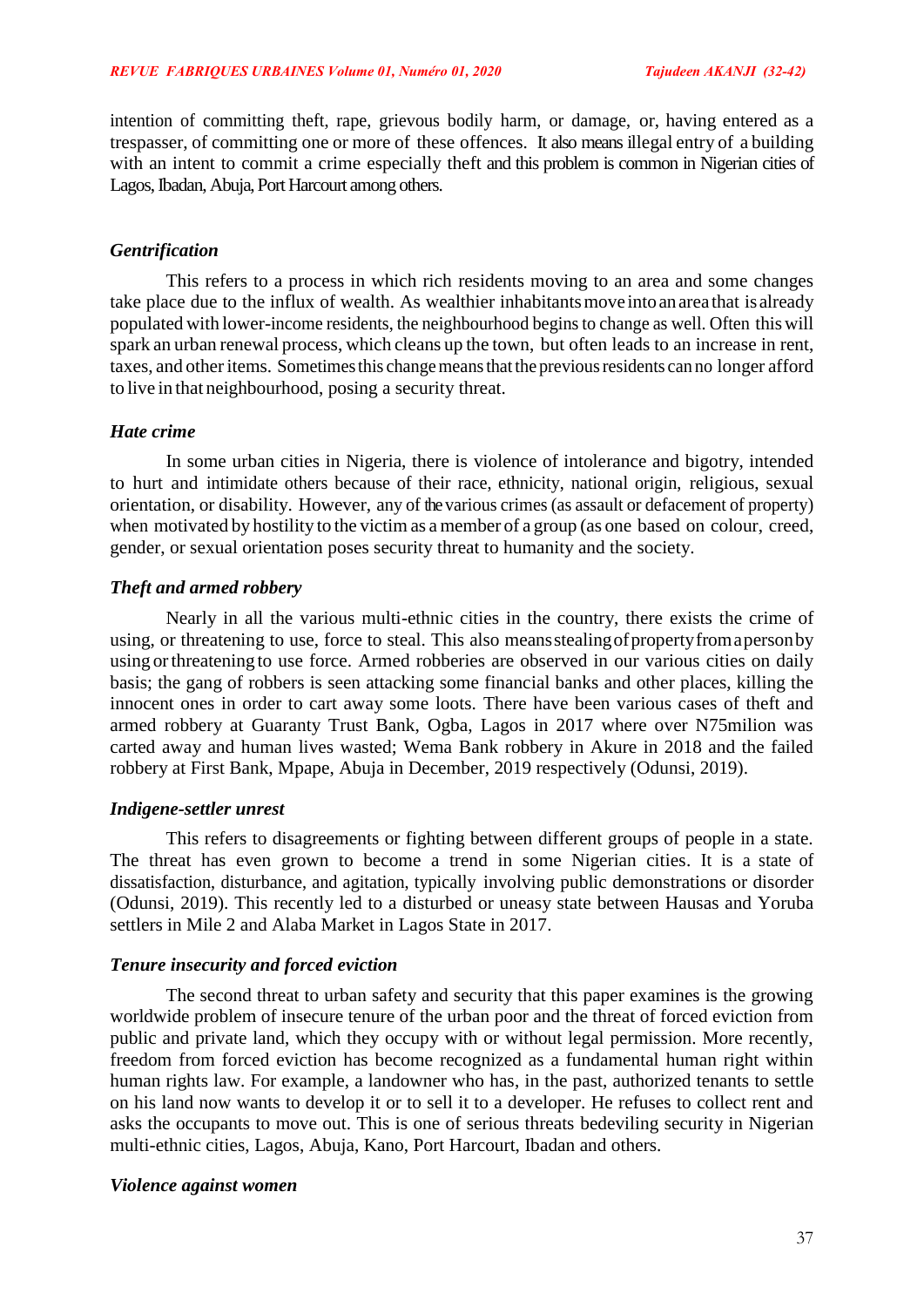Moreover, there is more pronouncement of violence against women in Nigerian cities. The threat is any act of gender-based violence that results in, or is likely to result in physical, sexual or psychological harm or suffering to women, including threats of such acts, coercion or arbitrary deprivation of liberty, whether occurring in public or in private life (UN Women, 2015). In order to gain a more comprehensive view of urban insecurity, it is also important to disaggregate specific security challenges according to gender. Typically, women tend to be more vulnerable in the private sphere whereas men are more vulnerable in the public sphere. Hence, most attacks perpetrated on women are from attackers known to them, whereas men are commonlymore prone to attack fromunknown perpetrators (Fine, 2016).

# *Kidnapping, raping and killings*

This has remained a security threat in Nigerian cities today and everyone is not safe! Nigerians are on daily basis, scared of the growing menace of Fulani herdsmen kidnapping and killings that have laid siege to almost all the highways in the South West; South-South, South East, North West, North Central and other regions in the country (Abiodun, Ayo-Adeyekun, Onafowora and Nwannenaya, 2019). There are also reports of cattle herdsmen who carry out assaults on people such as raping of our women and in some occasions, even in the presence of their husbands.

## **2. STRENGTHS OF LOCAL INFORMATION AND KNOWLEDGE RESOURCES IN THE MANAGEMENT OF URBAN SECURITY THREATS IN NIGERIA**

Most Nigerian cities are currently bedevilled with all sorts of security threats, hindering economic growth and human survival. The general concern now is how to ensure perfect management of urban security issues in multi-ethnic cities in the country like Lagos, Abakaliki, Abuja, Owerri, Ibadan, Kaduna, Kano, Lokoja, Akure and others, ranging from kidnapping and killings for rituals, armed robberies, indigene-settler conflict among others. The growing insecurity in the urban cities, therefore, urgently demands employment of local information (LI) and knowledge resources (KR) within urban governance, for swift management. It is believed that urban security issues would become transformed through digitization, the use of Information and Communication Technology (ICT) and also spatialized through the use of geographic information systems (GIS) (Richter 2014). The CCTV cameras installed in the various places in conjunction with the information/intelligence gathered from the local citizens and residents help a lot in managing or curbing the crises that brew up in the areas.

The swift response currently being taken as far as urban security management is concerned in Lagos State, and other cities in Nigeria are working out in all ramifications. For instance, in Lagos, there is existence of Neighbourhood Safety and Security Corps (NSSC) who monitors all the various nooks and cranies of the streets and other parts; the Corps functions effectively as a result of the various local information and intelligence gathered from the local residents or citizens. The popular kidnapper in Lagos known as "Evans" was easily tracked and caught following the local information and knowledge resources available to the security personnel. McCall and Dunn (2012), explained the extent to which spatial dimensions are included in such knowledge-building processes, which could be geographic information systems, GIS-based; maps, visualisations and others. In addition, Richter (2014) argued that the main digitized processes of knowledge resources management include; hybrid knowledge resource/management systems, with several modes of interaction such as: mobile phones, internet, face to face contact, CCTV reports among others, as coordinated by urban cities' administrations.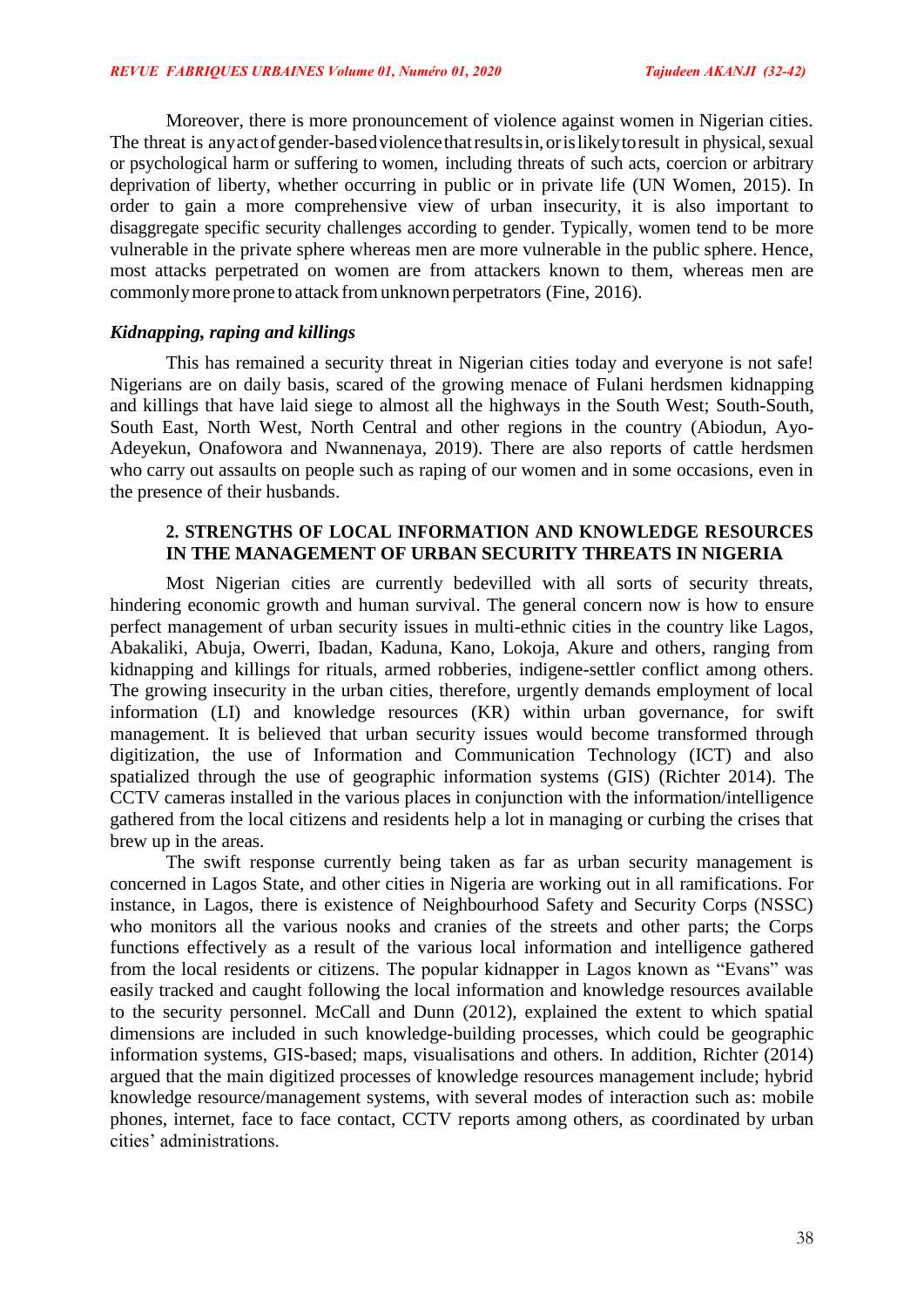The local information (LI) focuses specifically on local intelligence management in which the urban area plays a central role, both within government and in interaction with citizens. In the main time, local information (LI) and knowledge resources (KR) are specifically interested in the introduction of digitized information, electronic platforms, and GIS-based systems in urban security management, and to what extent digital KR activities are linked between line departments (security agencies, traffic, water offices, town planning, public works), and interfaces with local citizens (Ritcher, 2014). The rationales for introducing ICT-GIS-based knowledge resources/management and local information are meant to promote: strategic urban security and land use planning; determining geographic boundaries as a pre-condition for more effective urban security and development planning; streamlining work processes of urban city government relations with other citizens and the private sector; and lastly for mapping, location of urban facilities and needs/poverty assessment respectively (Giezen, 2012).

In the multi-ethnic cities like Lagos, Port Harcourt, Ibadan, Zaria, Kano and other cities in Nigeria, there is the need for a transformative vision to be developed by the government in a bid to reduce the existing indigene-settler segregation/impasse, and the inequalities existing among the various ethnic groups to promote peaceful coexistence. Secondly, there is the need for urban strategic planning on security by the existing security agencies in the cities to curtail the increasing security threats to peace and security (Uchida and Nelson, 2017).

Moreover, it is recommended that there should be the linking of digital security databases, maps, and the provision of up-to-date maps which showed the spatial spread of urban phenomena and problems, for easy security enhancement and strategic decisionmaking. Also, there should be a security process whereby data is collected, organized, and analyzed to inform urban development and security policies. All the various crimes in the cities will be closely monitored and nipped in the bud. This, if accomplished, would definitely attract municipal investments to urban and poorly serviced areas for greater social inclusion, economic development, environmental protection and social responsibility (Odunsi, 2019). This is due to the fact that new development plan translates those terms into concrete issues; utilizing improved data production and administrative modernization in urban security management in Nigeria.

In the same vein, it is also recommended that there should be introduction of digitized knowledge process with the aid of local information for urban security improvement and effectiveness. This will definitely bring the focus of e-governance initiatives designed to improve work processes and enhance access and delivery of urban administration services to residents while aiming to strengthen effective security architecture.

It is also recommended that urban administrations that employ the use of local information and knowledge resources strategies find it easy to map out the deprived areas in order to rationalize budget allocations to those urban areas with the most pressing needs; this actually worked out in curbing the various security disturbances in Cape Town in South Africa (Tan and Ren, 2015). This is a situation whereby a composite deprivation index (CDI) together with the geographic information systems (GIS) models is developed by Nigerian government to analyze the spatial concentration of deprivations as tools for strategic decisionmaking. Both tools will provide basic information for decision-making on security issues and location of dearth of infrastructure that could have led to eruption of violence. The models promote a compact city, help determine facility prioritization for informal settlements, and reduce pressures in urban areas.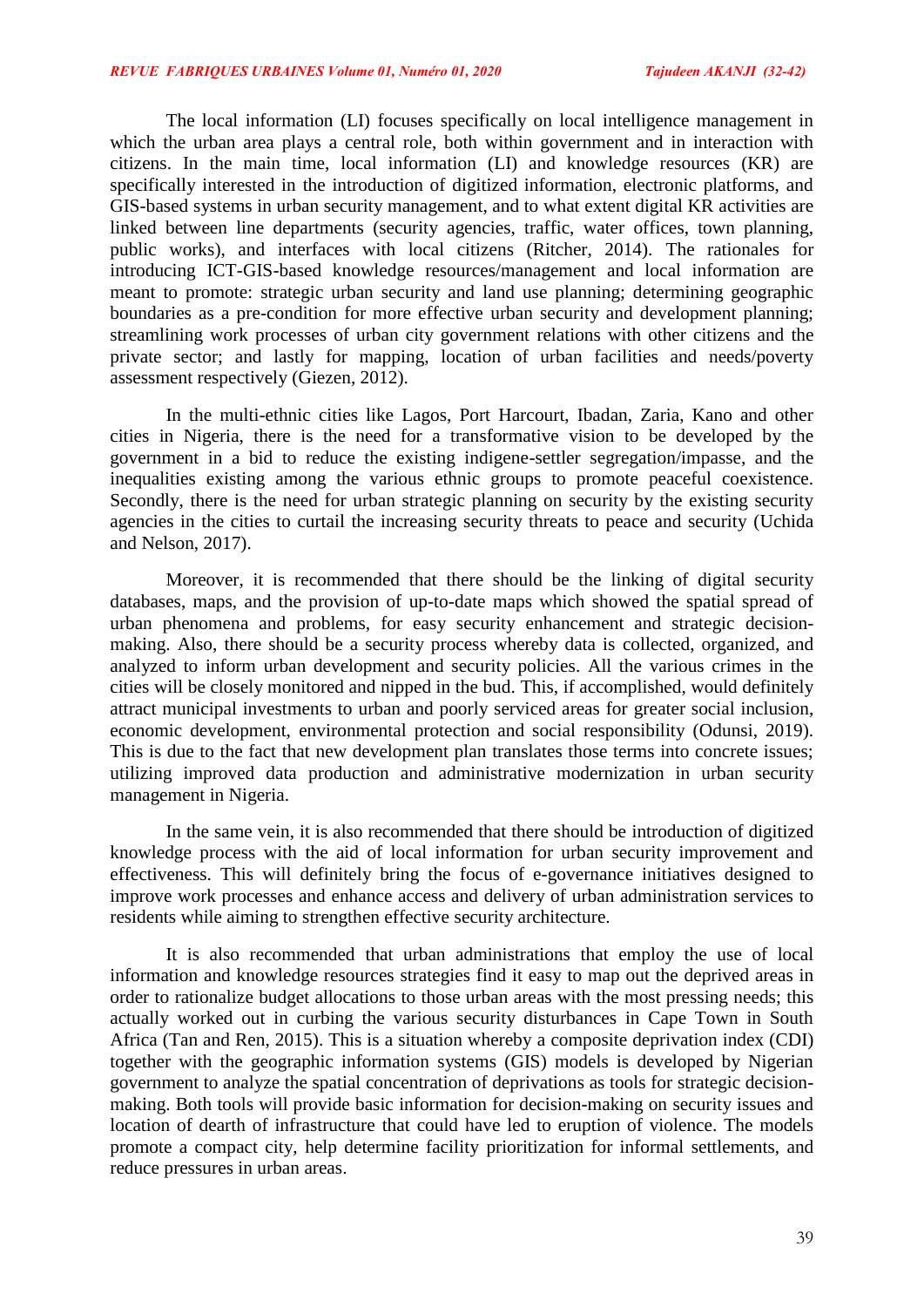It is recommended that Nigerian government should endeavour to work closely with private sector and also cooperate with Nigerian universities for knowledge exchange and contestation.

The universities are research institutions and they are knowledge producers in consultation processes and in feedback processes urban security issues management in the country.

Recognition of importance of public space is also very imperative and recommended in urban security management. It is recommended that urban societies in Nigeria should be the ones featuring interconnected neighbourhoods, each offering elements of social integration and cohesion and providing public spaces as centres for an acculturation of citizenship values and living together in security (Szabo, Alavarado, Marmulejo and Wang, 2015). In this case, there would be existence of libraries and cultural centres where people are connected to educational resources, or plazas, parks and the like which bring inhabitants together informally through local information (LI) and knowledge resources (KR). Police stations may be redesigned to create public access, or new facilities built. Public escalators may be installed in steeply sloped slums in the cities to improve mobility and security (Geisinger, 2015).

The Report of the Prevention Institute, Oakland (2015) availed us the strength of LI and KR also lies in the integration of community safety and perceptions of security into land use planning, a relatively new and welcome development for urban security management and planning. Related directly to this is the role of community members. The most successful urban security plans draw not only on people with technical knowledge, but also (in dialogue and exchange with technical experts) on local information (LI)of different ages and backgrounds who speak about their experiences, envision safer streets, cities and help build neighbourhood peace and security (Prevention Institute, 2015). The collaborations of both the local information and employment of knowledge resources give room for enabling environment for the co- production of safety for all in urban areas. It is in reality that without engaging the locals, municipal leadership and others in the cities, urban violence reduction and prevention plans cannot succeed.

In a bid to ensure adequate urban security management in Nigeria, it is imperative for the government to work with civil society actors as co-producers of security. The urban security management is much more assisted with perfected methods and approaches involving civil society actors in anti-violence interventions. There have been clear gains over the last two decades in this area in some European nations of France, Germany, United Kingdom and others.

Local information (LI) has given birth to various participatory tools that have come to the aid of urban safety and security management with notable developments in our cities. Local information (LI) helps in information-gathering for urban security network (Szabo etal, 2015). It is, therefore, recommended in Nigerian urban multi-ethnic cities that various town hall meetings and focus group discussions be organized; it should also involve safety walks and other interactive sessions, on- the-ground methods from participatory toolkits.

# **III. OTHER RECOMMENDATIONS ON URBAN SECURITY MANAGEMENT IN NIGERIAN MULTI-ETHNIC CITIES INCLUDE:**

There should be mandatory further strengthening of the publicity and education on city safety. In recent years, the Nigerian academic circles and government have included the city safety into the research and decision-making perspective. However, compared with the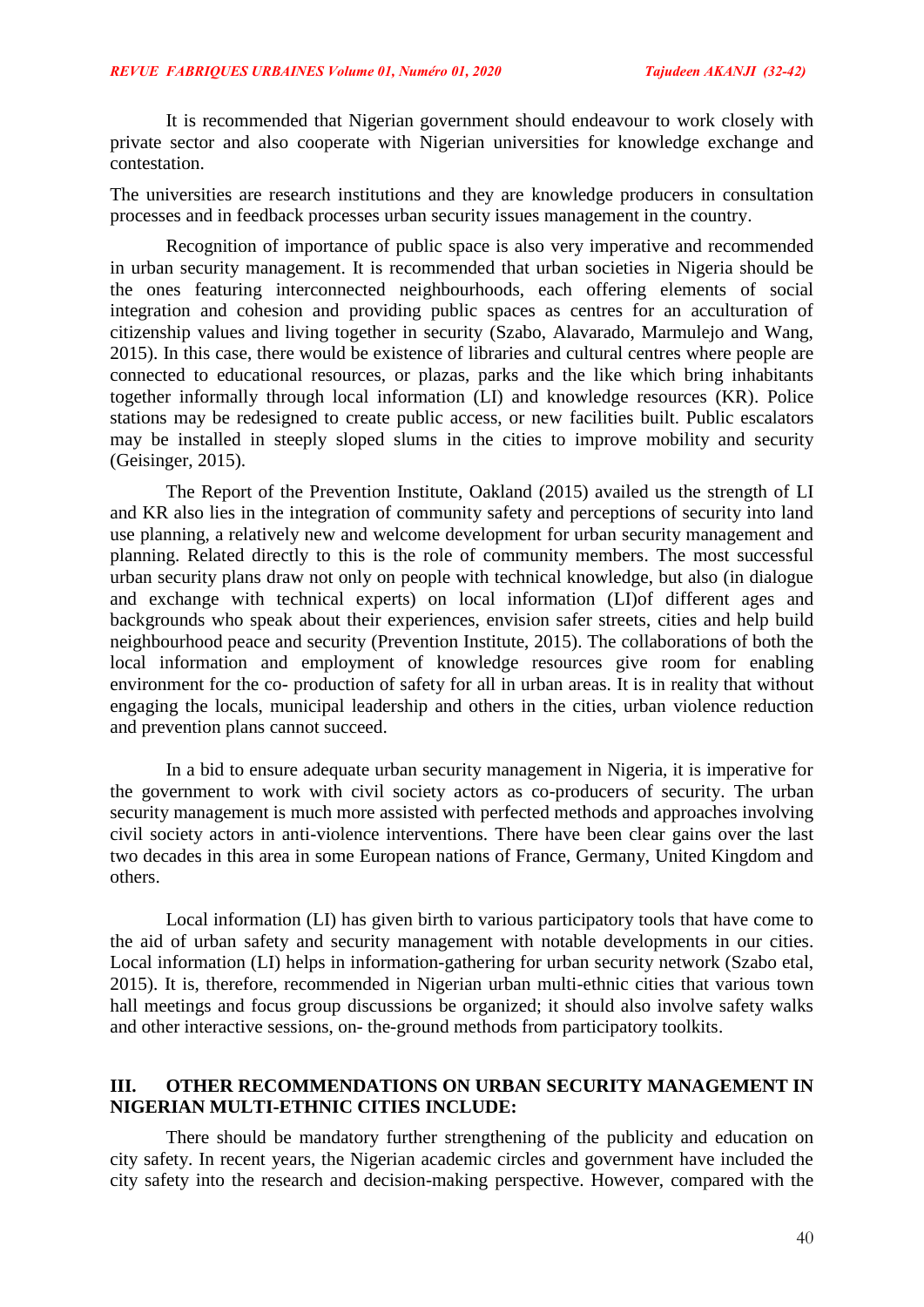developed countries, the safety awareness of Nigerian urban citizens are still weak, and the safety awareness and knowledge are relatively lacking. Therefore, it is necessary to include the disaster prevention awareness, refugee ways and other knowledge and education into citizens' daily lives, such as organizing community volunteer to conduct advocacy and counselling on a regular basis, and emergency drills if necessary.

Strengthening the laws and regulations for city planning, correct the defects in existing municipal engineering, and strengthen the safety of municipal works under construction. Attentions were not paid to the existing engineering in that building age, and there may be some problems. However, with the new requirements of city development for city safety, it is necessary to transform the existing projects with defects. New materials, new technologies and new methods shall be used to meet the safety requirements. In addition, the supervision on the works under construction must be strengthened.

Strengthening the legalized management of the city safety should be taken as priority. The city disaster prevention and mitigation shall be legalized and standardized. The laws are mandatory, and the city safety legislation can effectively eliminate the unnecessary man-made behaviours endangering the city safety. It can not only have a positive effect on the city's public safety management, but also have a certain guiding significance in city disaster prevention during city construction and development.

Lastly, several participatory information-gathering committees should be constituted to improve the strategic urban security initiatives in the cities. In addition, further step in community empowerment in fostering peace and security is to involve the various civil society leaders and groups in anti-violence interventions, reducing urban violence, better data collection, research and exchange of best practices.

#### **CONCLUSION**

In conclusion, we come back to our main question of how local information and knowledge resources management has helped in transforming the various urban violence and insecurity. Urban security practitioners have indicated that they are not alone in their generational efforts. Among others there are development experts, political scientists and humanitarians, many ofwhomare part of the broader peacebuilding community, who are eager to dialogue and who have relevant insights and share experience together as observatories and working groups that offer good means to bring people together around a new urban agenda for urban violence reduction and prevention. Conclusively, effective urban security management in Nigeria requires a wholly-localized understanding of how individuals, households, local groups and communities become active players in the prevention of urban violence, and also addressing urban security through the establishment of institutionalized knowledge networks, or observatories, to share responsibilities for monitoring local contexts (knowledge resources). It is agreed that urban security management in Nigerian multi-ethnic cities should definitely be hinged on local data and knowledge resources (KR) which have a higher chance of effectiveness than those which operate outside the paradigm.

# **BIBLIOGRAPHIE**

Abiodun, T.F. and al, 2018. « Small Arms and Light Weapons Proliferation and Its Threat to Nigeria's Internal Security ». *International Journal of Social Science and Humanities Research* (IJHSSR) Vol. 6, Issue 3, (pp 34-45) ISSN 2348-3156

Adorno, S, 1997. « La criminalidad violenta urbana en Brasil. Tendencias características». presented at the Seminar El desafío de la violencia criminal urbana, BID, Río de Janeiro.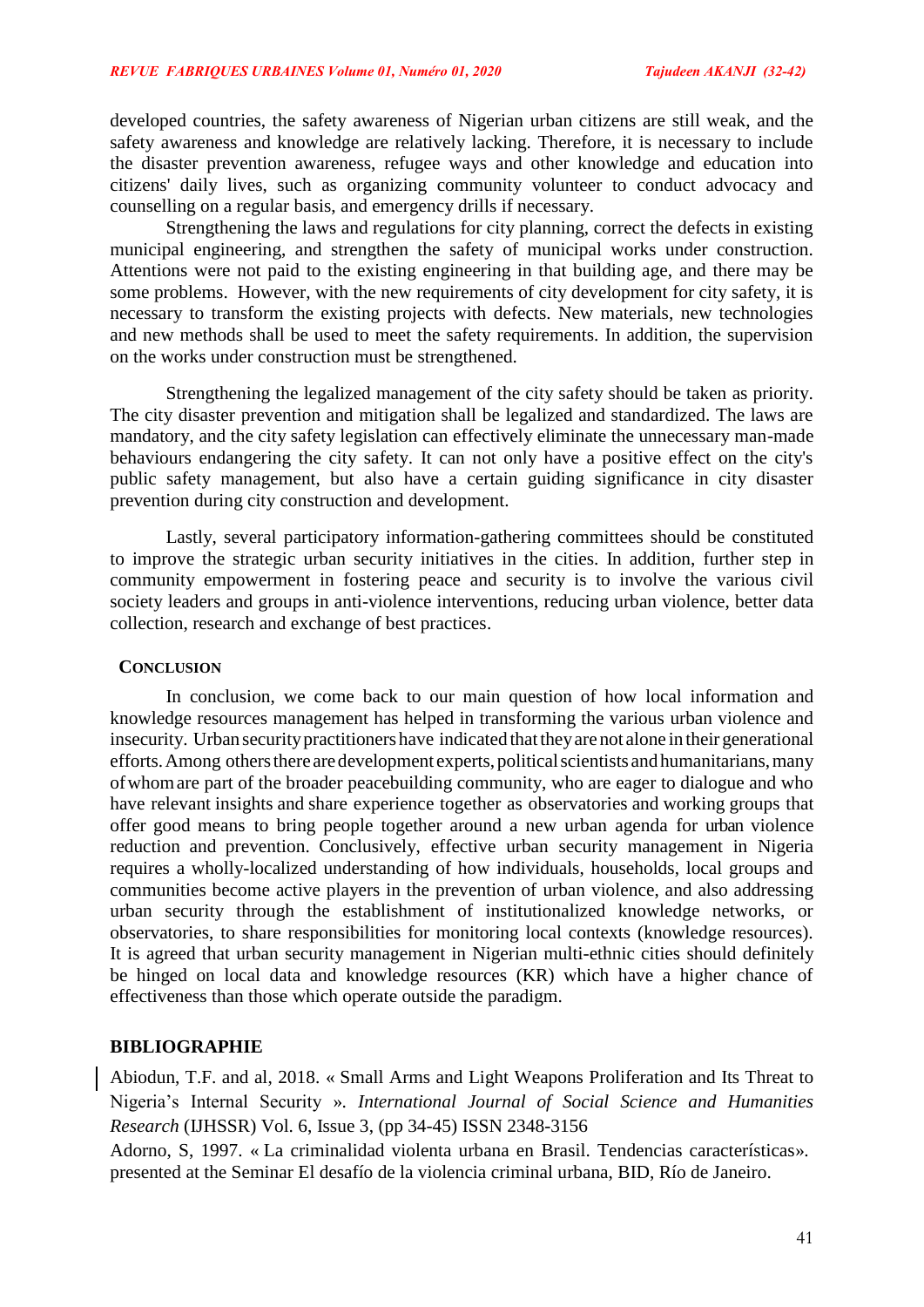Akanji, T.A, 2013. Insecurity in Nigeria: The « *Boko Haram* ». dimension. KAS International Report, Vol. 29, No. 7, 86-107. Germany.

Akanji, T.A, 2016. « Local Information, Knowledge Resources And Management Of Urban Security Issues In Emerging Multi Ethnic Cities: The Case Of Nigeria », Paper presented at the International Police Executive symposium, University of Washington, Aug 8-13 2016.

Akanji, T.A, 2018. «The Impact of Cultural Integration in the Promotion of Cross-Border Business Enterprises in Nigeria and Benin Republic ».. Paper presented at The Association for Borderlands Studies World Conference 2018. Vienna, Austria, July 12, 2018.

Baud, I.S.A, Pfeffer, J. Sydenstricker & Scott, D, 2011. *Developing Participatory 'Spatial' Know-ledge models in metropolitan governance networks for sustainable development*. Literature Re-view, March, Working Paper EU programme Chance2Sustain, EADI. *Beijing Statistical Year Book*, 2011.

Campbell, T, 2012. Beyond Smart Cities; how cities network, learn and innovate, Earth scan, London, United Kingdom.

Chandan, D, 2015. « What does urban mean? ». World Bank Blogs: *Published on Sustainable Cities*, June 02, 2015

Chimitz, I., Uriel, K., and Williams, B, 2017. *Violence Against Women and Girls Resource Guide*. Washington: The World Bank Group.

Davis, M, 2006. Planet of Slums, Verso.

Findlay, M, 1999. The Globalization of Crime, Cambridge, Cambridge University Press.

Fine, S, 2016. « Another Alberta judge facing review over handling of sexual-assault case ». The Global and mail. accessed at: [http://www.theglobeandmail.com/news/national/another-](http://www.theglobeandmail.com/news/national/another-%20alberta-judge-facing-review-over-handling-of-sexual-assault-case/article31872495/)

[alberta-judge-facing-review-over-handling-of-sexual-assault-case/article31872495/.](http://www.theglobeandmail.com/news/national/another-%20alberta-judge-facing-review-over-handling-of-sexual-assault-case/article31872495/)

Georgiadou, Y., and Stoter, J, 2010. « Studying the Use of Geo-Information in Government – A Conceptual Framework ». *Computers, Environment and Urban Systems* 34 (1): 70–78.

doi:10.1016/j.compenvurbsys.2009.04.002.

Giezen, M, 2012. *Navigating mega projects through complexity and uncertainty: strategic and adaptive capacity in planning and decision-making*, PhD Dissertation, Faculty of Social and Behavioural Sciences (FMG), Amsterdam, (164p.)

Geisinger, J, 2013. *Connective Spaces and Social Capital in Medellin.* Accessed at: <http://archleague.org/2013/03/connective-spaces-and-social-capital-in-medellin-by-jeff-> [geisinger/](http://archleague.org/2013/03/connective-spaces-and-social-capital-in-medellin-by-jeff-geisinger/) Homel, P. and Fuller, G, 2015. *Understanding the local government role in crime prevention.*  Trends & issues in crime and criminal justice No. 505. Canberra: Australian Institute of Criminology, AustralianGovernment.

International Committee of the Red Cross, 2016. *Armed Violence and the New Urban Agenda: The ICRC's Recommendations for Habitat III*. Geneva: ICRC.

Kania,J, and M. Kramer, 2011. « Collective Impact». *Stanford Social Innovation Review*

McCall, T., and Dunn, P, 2012. Unwanted Immigrants, Dignity, and Drug Dealing. Oxford University Press.

Masson, 2016. *Partnerships for Urban Safety in Fragile Contexts - The Intersection of CommunityCrime Prevention and Security Sector Reform*. Geneva: GPP, (16p.)

Muggah, R, 2016a. *How fragile are our cities?* Geneva: World Economic Forum. Accessed at: <https://www.weforum.org/agenda/2016/02/how-fragile-are-our-cities/>

Odunsi, W, 2019. Armed Robberies in Nigerian Banks; [www.vanguardngr.com.](http://www.vanguardngr.com/)

Prevention Institute, 2015. *A Multi-Sector Approach to Preventing Violence.* Oakland: Prevention Institute.

Richter, P, 2014. Developments in Knowledge and Experience in Last 20 years for Safer Cities'. Available at: <http://weforum.agenda.org/>

Skogan, 2009. Global Burden of Armed Violence: Lethal Encounters. Cambridge: Cambridge